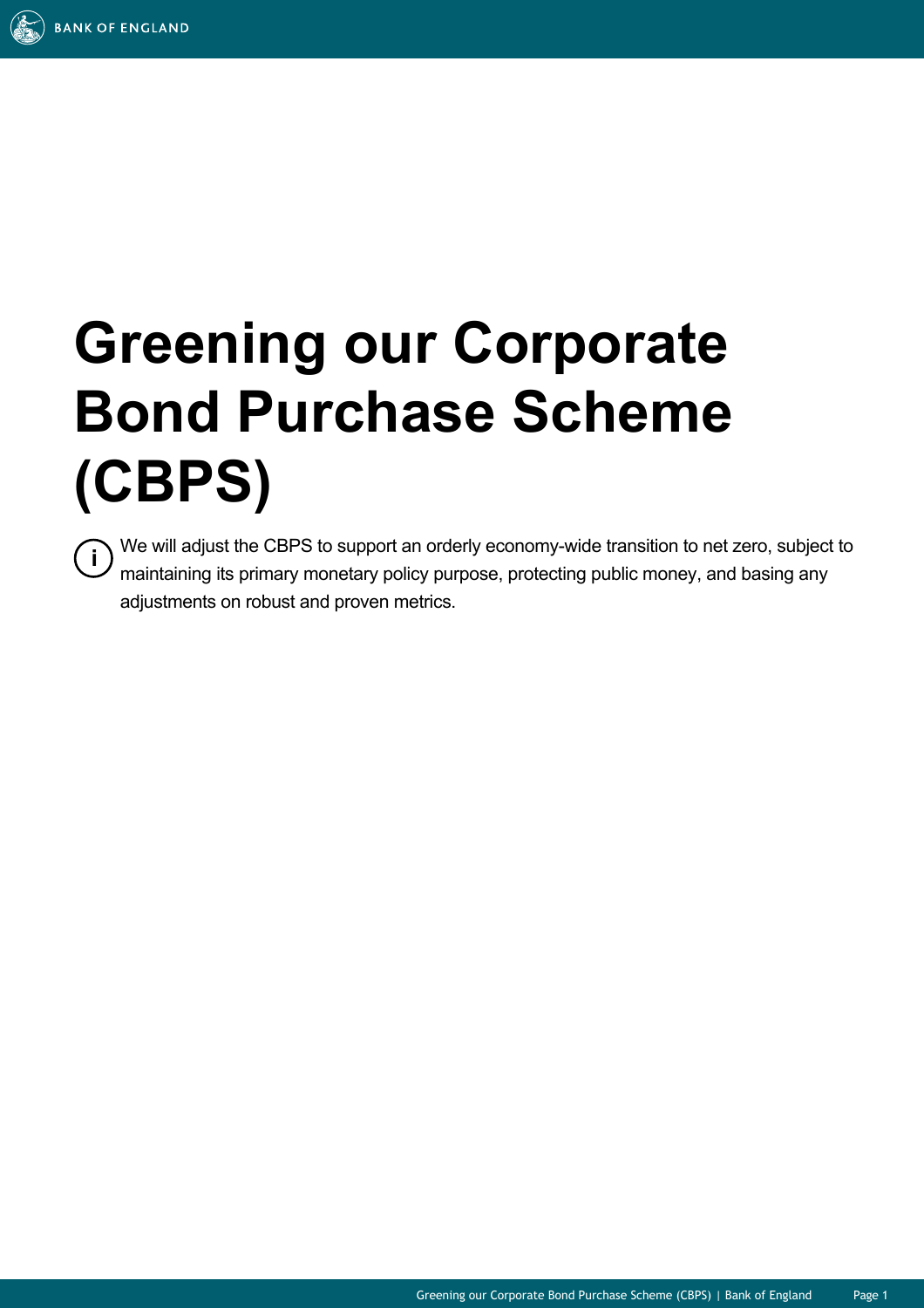# **Overview**

## **Context for greening the CBPS**

The United Kingdom has [committed](https://www.gov.uk/government/news/uk-becomes-first-major-economy-to-pass-net-zero-emissions-law)  $\mathbb Z$  to a target of net zero greenhouse gas emissions by 2050. In order to achieve that, companies' incentives must be aligned with this national goal. Governments have the most powerful tools to affect these incentives through laws, regulations, taxes and subsidies. Government policy, and companies' actions in response, will therefore be the primary driver of climate transition. However lenders and financial market investors can play a supporting role, by allocating finance in a way that further sharpens companies' incentives to reduce emissions, contributing to an orderly transition to net zero.

The Corporate Bond Purchase Scheme (CBPS) was introduced in 2016, and purchases investment grade sterling corporate bonds issued by companies judged to make a material contribution to UK economic activity. The Scheme is a monetary policy tool, and so its size is determined by the Monetary Policy Committee (MPC) as part of its monetary policy decision making in order to achieve its inflation target. For as long as the MPC maintains its target for CBPS holdings, the Bank will undertake periodic reinvestment operations to replenish the Scheme as bonds mature. One such operation took place in late 2019, and another will start in November 2021. It is possible the target stock of corporate bonds could be raised again in future, were the MPC to judge further asset purchases to be appropriate. But ultimately, as economic conditions permit, the MPC would likely allow the CBPS to wind down. We do not therefore expect to be a permanent investor in corporate bonds.

While the MPC continues to vote to maintain the stock of bonds held by the CBPS the Bank will remain a relatively small, though influential, investor in marketable sterling corporate debt. In March 2021, the Chancellor updated the [MPC's remit](http://www.bankofengland.co.uk/letter/2021/march/mpc-remit-2021) to confirm that the economic strategy of the Government – which the MPC is expected to support as a 'secondary objective' – includes supporting the transition to a net zero emissions economy. This requires us to adjust the composition of CBPS investments to support transition to net zero, without undermining the Scheme's primary monetary policy purpose. Doing so is also consistent with increasingly persuasive evidence that market prices materially under-estimate the risks and opportunities associated with climate change.

In May 2021, we published a [discussion paper](http://www.bankofengland.co.uk/paper/2021/options-for-greening-the-bank-of-englands-corporate-bond-purchase-scheme) exploring options for greening the CBPS. We would like to thank all those who provided feedback as to how best to do so, including experts in climate-conscious investing, climate groups and the general public. In the more detailed material below we have indicated how this feedback has helped us to shape our final framework.

## **Our approach to greening the CBPS**

**Figure 1.1** summarises our approach to greening the CBPS.

It shows how we will deliver against our three high-level [principles:](#page-4-0) (1) that we will incentivise firms to take decisive actions that support an orderly transition to net zero; (2) that we will lead by example, while learning from others, and; (3) that we will ratchet up our requirements over time as data and metrics improve.

We will put these principles into action by using four tools, calibrated to complement each other. Firms will now need to satisfy climate-related eligibility criteria for their bonds to be purchased by the CBPS, with purchases then being "tilted" towards those eligible firms which are the stronger climate performers within their sectors. Our approach will be consistent with targeting a 25% reduction in the carbon intensity of the CBPS portfolio by 2025, on the way to full alignment with net zero by 2050. And our escalation approach will see the requirements we put on firms increase over time and actions – including reduced purchases, removal of eligibility or even divestment – taken against weaker performers.

The first step in this process will occur via purchases to top CBPS holdings back up to £20bn, as per the target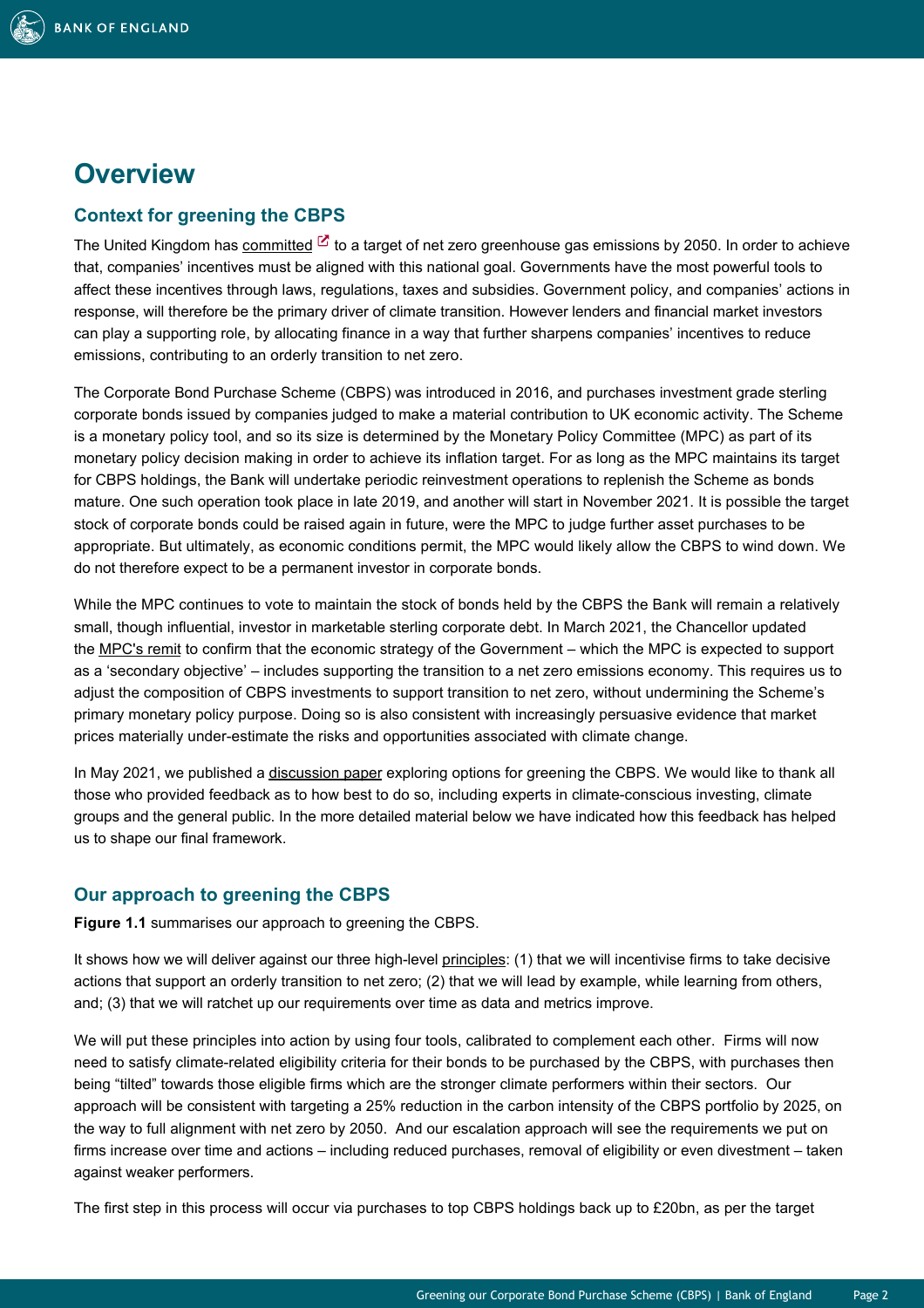

currently set by the MPC, starting in November 2021.

**Figure 1.1: Overview of our approach to greening the CBPS**





**Incentivise companies to achieve net zero**

 **Lead by example, learning from others** 



**Ratchet up requirements over time**

**Our tools**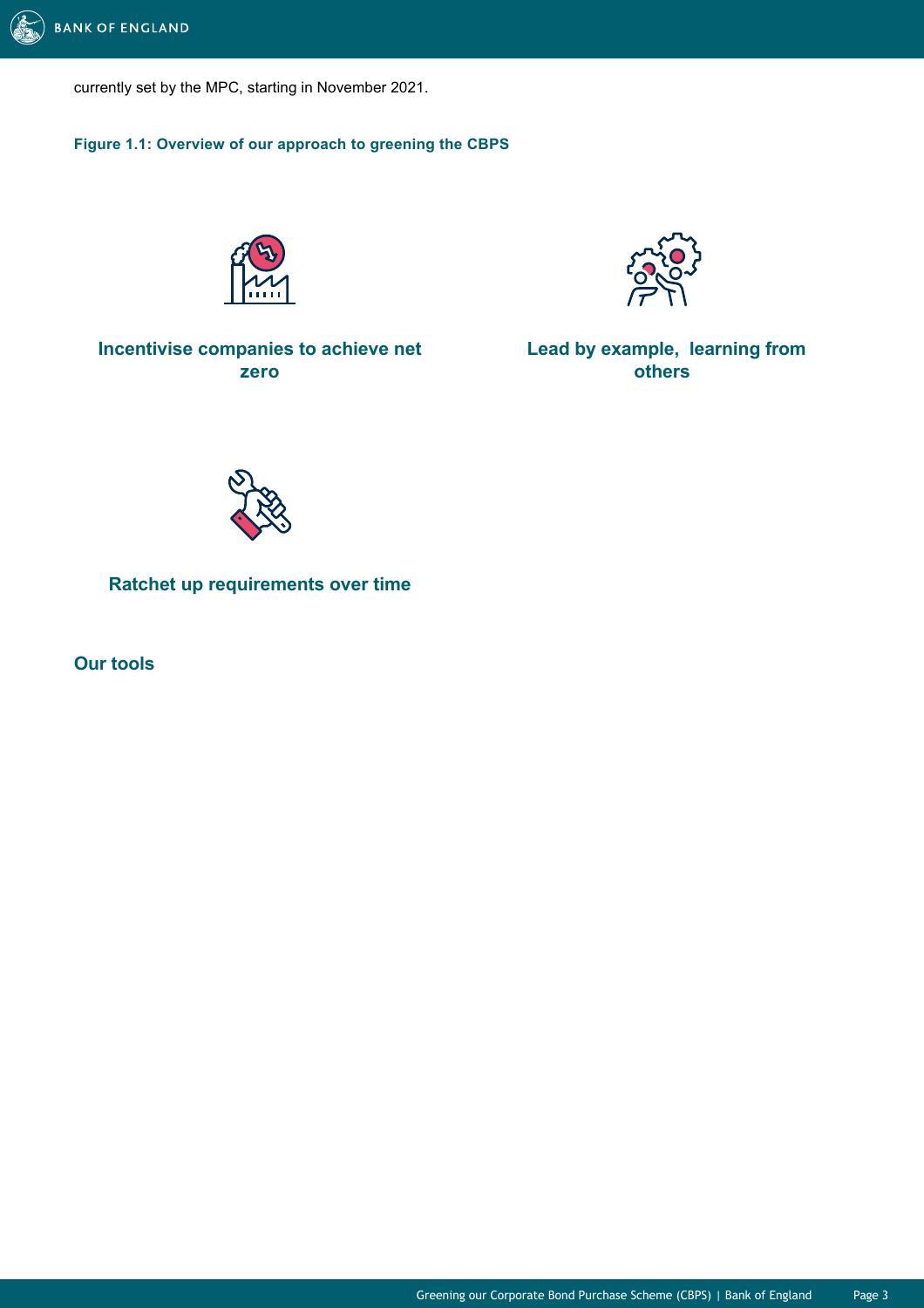| <b>Targets</b>     | • Ultimate target: achieve net zero emissions associated with the CBPS<br>portfolio by 2050.<br>Intermediate target guiding near term investment decisions: 25% reduction in<br>$\bullet$<br>the weighted average carbon intensity of the CBPS portfolio by 2025.                                                                                                                                                                                                                                                                                                                                                    |
|--------------------|----------------------------------------------------------------------------------------------------------------------------------------------------------------------------------------------------------------------------------------------------------------------------------------------------------------------------------------------------------------------------------------------------------------------------------------------------------------------------------------------------------------------------------------------------------------------------------------------------------------------|
| <b>Eligibility</b> | Firms ineligible for further purchases unless they meet climate governance<br>requirements: public climate disclosure in line with the UK Government's<br>requirements, from 2022; and for higher-emitting sectors (energy and utilities)<br>public emissions reduction targets<br>Issuers with any coal mining activities are ineligible. Issuers using thermal<br>$\bullet$<br>coal in their activities are also ineligible unless they meet stringent criteria<br>related to: eliminating existing activity in line with science-based pathways;<br>reducing emissions over time; and renewable energy provision. |
| <b>Tilting</b>     | Tilt purchases towards stronger climate performers within CBPS sectors, and<br>٠<br>away from weaker performers, using a scorecard incorporating:<br>• Level of emissions intensity in latest data;<br>• Past reductions in absolute emissions (relative to sector-specific<br>pathways for high emitters);<br>Publication of a climate disclosure; and<br>Publication and third-party verification of an emissions reduction target.<br>٠                                                                                                                                                                           |
| $\frac{1}{2}$      | Review calibration of CBPS greening annually, increasing requirements as<br>٠<br>coverage and robustness of data/metrics improve;<br>Escalate intensity of actions, including, where appropriate, loss of eligibility<br>and divestment where climate performance is inadequate.                                                                                                                                                                                                                                                                                                                                     |
| <b>Escalation</b>  |                                                                                                                                                                                                                                                                                                                                                                                                                                                                                                                                                                                                                      |

Plus we will be transparent as possible without impacting the Bank's objectives. This means publishing:

A detailed description of our final greening tools, including the tilting 'scorecard', allowing issuers and investors to understand our approach;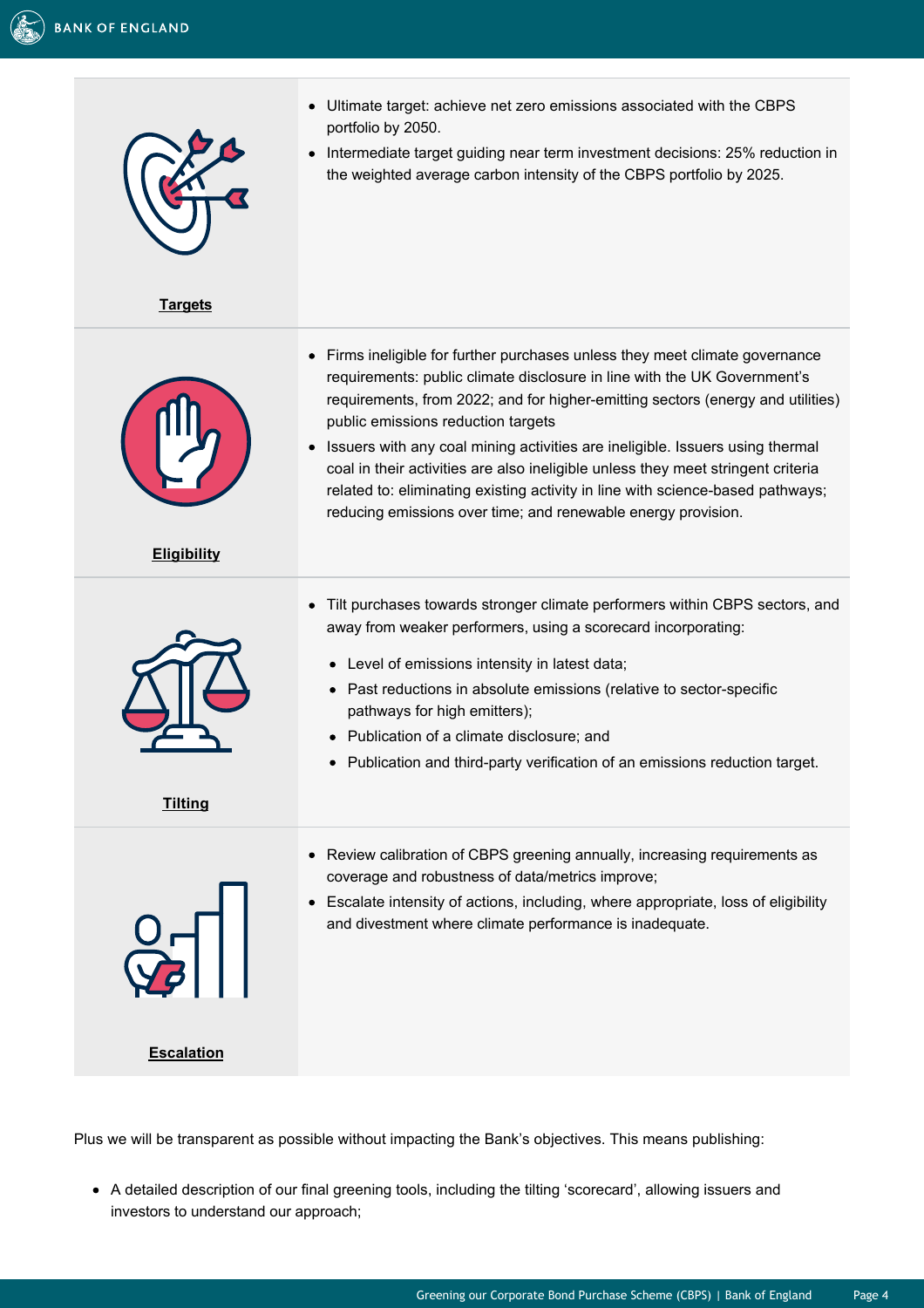- A list of the issuers held in the portfolio; this, alongside the existing list of eligible bonds, will allow loss of eligibility and divestment to be publicly observable;
- Information on the share of eligible firms allocated to our climate performance buckets;
- A detailed climate-related financial disclosure, following the structure recommended by the Task Force on Climate-related Financial Disclosures: this will include disclosures on our portfolios held for monetary policy purposes, and an update on greening progress.

# **Principles and tools of our Greening Framework**

# <span id="page-4-0"></span>**Principles**

Our discussion paper explained how our approach to greening the CBPS is guided by three principles (**Figure 2.1**). These principles are shaped by the CBPS's overarching purpose as a monetary policy tool and the Bank's broader obligations as a public body. That means that greening cannot impede the ability of the MPC to achieve its primary inflation target; must have due regard to protecting public money; and must be capable of clear and transparent explanation using robust and proven metrics.

#### **Figure 2.1: Principles for Greening the CBPS**



#### **1. Incentivise companies to take decisive action to achieve net zero:**

We want firms whose debt we might hold to change their behaviours in meaningful and lasting ways that support orderly transition to net zero by 2050 - not simply to minimise the current climate footprint of our portfolio. Exclusions or divestments will be part of the toolkit, but only where they incentivise that transition;



#### **2. Lead by example, learn from others:**

Given the relatively small scale of the CBPS, we will work closely with others in designing our approach: drawing on the work of relevant market-wide initiatives; seeking to influence that thinking where appropriate; and illustrating how comparable investors might approach similar challenges; and



#### **3. Ratchet up our requirements over time**

As data and metrics on transition pathways and firm-level emissions improve, and issuers have the opportunity to develop credible net zero strategies, our approach will become progressively more demanding, setting higher expectations and sharper incentives.

The principles shown in **Figure 2.1**, along with the proposed set of tools to implement them, received broad support during our outreach in summer 2021. In particular, a number of stakeholders welcomed that our design choices would be driven by the goal of incentivising economy-wide transition. We also agreed with feedback that the incentives we set should always be as sharp as the Bank's role and the coverage and robustness of available metrics allow – so, amongst other things, our requirements should get more demanding as data improve over time.

## **Tools**

#### <span id="page-4-1"></span>**Targets**

Our ultimate objective is to incentivise economy-wide transition over the medium term. We don't yet know for how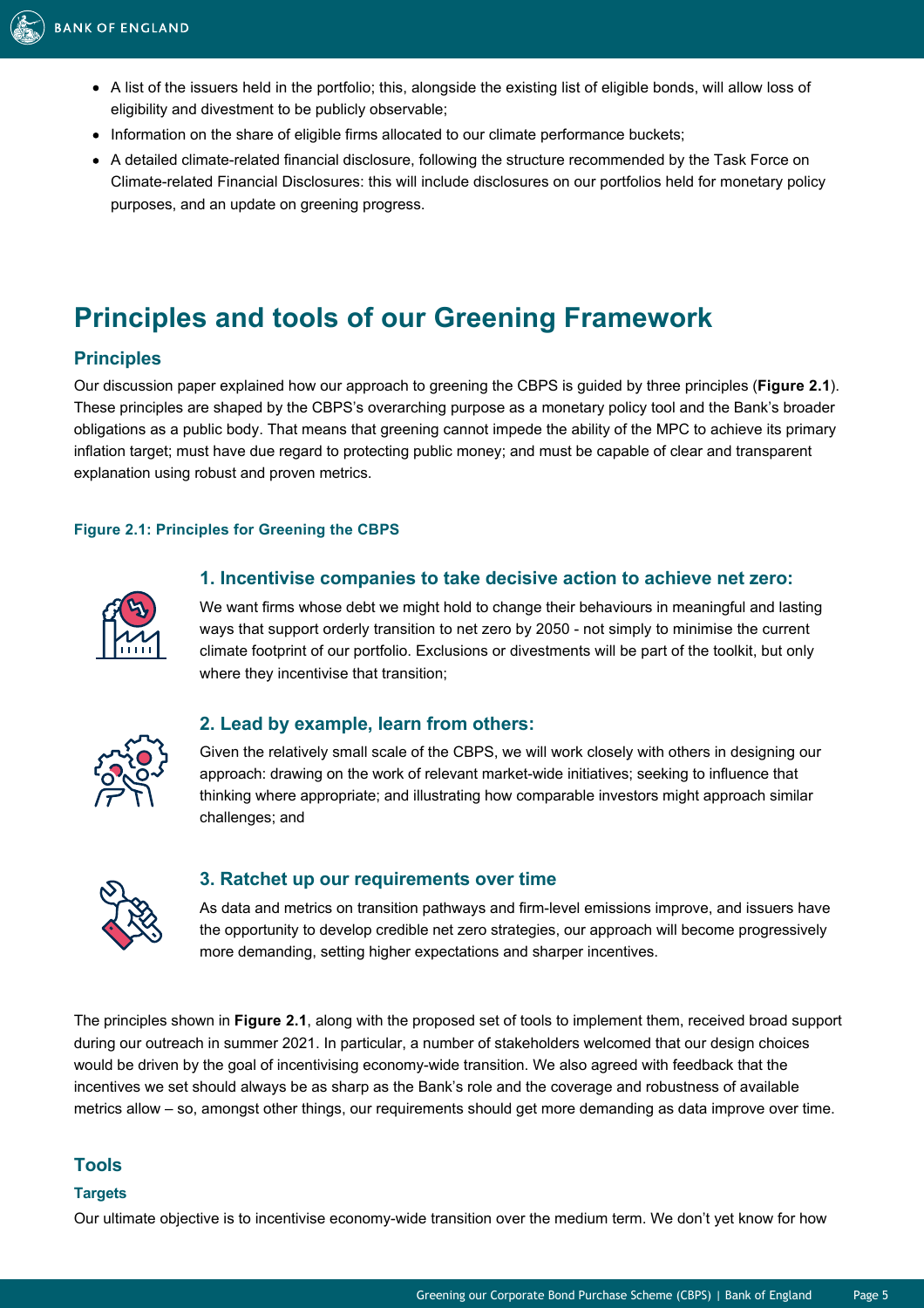long the CBPS will exist, as this will depend on the MPC's judgement as to when economic conditions warrant it being wound down. Whenever that may be, we can best support climate transition by setting an example of best practice, for larger investors and for those who may be allocating funds after the CBPS has closed. Best practice includes setting climate targets for the CBPS portfolio, even if the appropriate horizons for these end up being beyond the life of the Scheme, and so are never reached.

We commit to achieving net zero greenhouse gas emissions associated with the CBPS portfolio – itself a snapshot of the sterling corporate bond market – by 2050, the Government's net zero goal.

Feedback in response to our discussion paper advised that adopting an interim target for the CBPS itself would support that goal in practice, guide our active investment decisions and give stakeholders a yardstick against which to monitor progress. Such interim targets are also an integral component of other net zero investment frameworks.

We aim to reduce the Weighted Average Carbon Intensity (WACI) of the CBPS by 25% by 2025.[\[1\]](#page-13-0)

The targeted reduction of 25% applies to a comparison of the portfolio WACI in our 2025 and 2020 annual climate disclosures. This is aligned with a science-based transition pathway to net zero produced by the Network for Greening the Financial System (NGFS),[\[2\]](#page-13-1) and so with our longer-term objectives (Figure 2.2).



**Figure 2.2: Bank of England interim portfolio target relative to net zero pathways[\[3\]](#page-13-2)**

The chosen horizon for our interim target seeks to balance: our focus on sustained changes in companies' behaviour and allowing time for incentives to take effect; accountability and transparency; and consistency with guidance from existing net zero investment frameworks. The balance of feedback we received also supported such a horizon - short term targets would not allow incentives time to take effect, while interim targets at much longer horizons run the risk of becoming out of date and losing relevance long before they are reached.

[How did we choose the horizon and metric for the CBPS portfolio target?](#page-10-0)  $\circ$ 

Over time, we will also look to purchase eligible green corporate bonds, though we have chosen not to have an associated target.

#### <span id="page-5-0"></span>**Eligibility for purchase**

As [set out in our discussion paper](http://www.bankofengland.co.uk/-/media/boe/files/paper/2021/options-for-greening-the-bank-of-englands-corporate-bond-purchase-scheme-discussion-paper.pdf?la=en&hash=B8C9BBA546CBA014EF84D745C5BF0649F185C592#page=31)  $G$ , we are mindful, in greening our eligibility criteria, that transition is not well served by climate-conscious investors indiscriminately ceasing to invest in firms which are currently high emitters. This would cede influence over sectors of the economy that are crucial to overall transition to other investors, who may care less about climate considerations. It would also fail to differentiate between firms which have credible plans for emissions reduction and those which do not, thereby failing to incentivise putting such plans in place. We have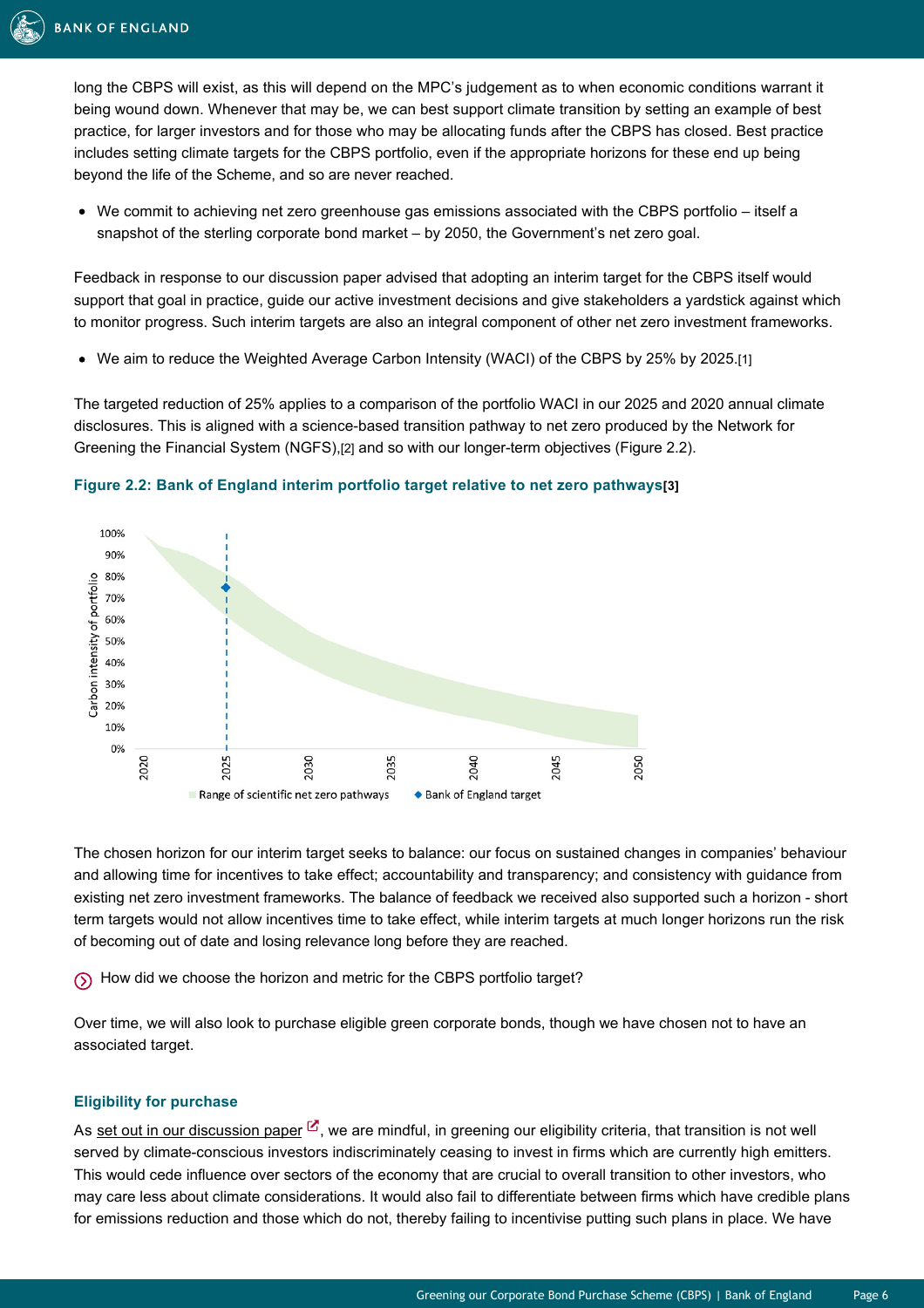identified two key ways in which our criteria determining eligibility for purchase by the CBPS can incentivise firms to improve their climate behaviours.

- 1. We will incentivise firms to measure and disclose their exposures to climate risks and to devise and communicate net zero aligned decarbonisation plans. This complements and reinforces the Government's pathway to mandatory disclosures.[\[4\]](#page-13-3) It also accords with a strong onus in the feedback we received on the fundamental importance of investors having access to more, and higher quality, data on firms' climate impacts.
- 2. We will take action to filter out certain activities that scientific evidence suggests are incompatible with reaching net zero by 2050, or from when Government policy is for very tight restrictions on these activities. Other net zero investment frameworks advocate such an approach, with the producers of these highlighting this in their feedback.

For instance, a strong body of evidence supports the need for a rapid fall in thermal coal usage – including elimination by around 2030 – in order for advanced economies to be aligned with transition to net zero. In the UK, the Government has committed to eliminating unabated coal-fired power generation by 2025.

That is why we will make ineligible for CBPS purchase debt issued by firms:

- Without a climate disclosure compatible with UK mandatory requirements which, on current Government proposals, will be introduced for financial years beginning after April 2022;
- In the high emitting energy and utilities sectors which have not published an emissions reduction target, with effect from the November 2021 reinvestment round;
- Not satisfying a set of stringent restrictions on the use of thermal coal, also with effect from the November 2021 reinvestment round.
- $\Diamond$  [What are the specific new green eligibility requirements for the CBPS?](#page-11-0)

#### <span id="page-6-0"></span>**Tilting**

A powerful tool for further incentivising a reduction in emissions is skewing, or 'tilting', future CBPS purchases within sectors towards the debt of eligible firms that are performing relatively strongly in support of net zero - and responding most to the incentives we are setting – and away from those who are not.

- A scorecard allocating firms to different climate buckets will be used to assess their performance across multiple climate metrics, and to drive our investment decisions.
- This scorecard will include the latest level of a firm's carbon intensity and recent changes in its emissions, as well as metrics of credible transition plans for the future. For 2021, these forward-looking metrics will include the publication of climate disclosures and decarbonisation targets (taking account of third-party verification).
- We believe these metrics strike the appropriate balance between incentivising firms to produce more ambitious and credible plans for emissions reduction and having good data coverage across CBPS issuers to ensure firms can be fairly compared to each other. We have focussed on metrics that are sufficiently robust as a basis for investing public funds. As other measures of climate performance expand their coverage and demonstrate their robustness over time, we will look to incorporate them. We received feedback noting the flexibility of tilting approaches, into which new and improved metrics can be incorporated in a timely way.

More specifically, the overall climate bucket to which a firm is allocated, which will affect the price the CBPS is prepared to pay for its bonds, will take into account:

i. **Current carbon intensity**: Carbon intensity normalises a firm's greenhouse gas emissions by its revenues, to capture the volume of emissions it produces for its size, rather than how large a company it is. This metric is expressed in terms of the volume of carbon dioxide equivalent emissions per million pounds of revenue.

ii. **Past change in absolute emissions**: To be calculated as a weighted-moving average over a three year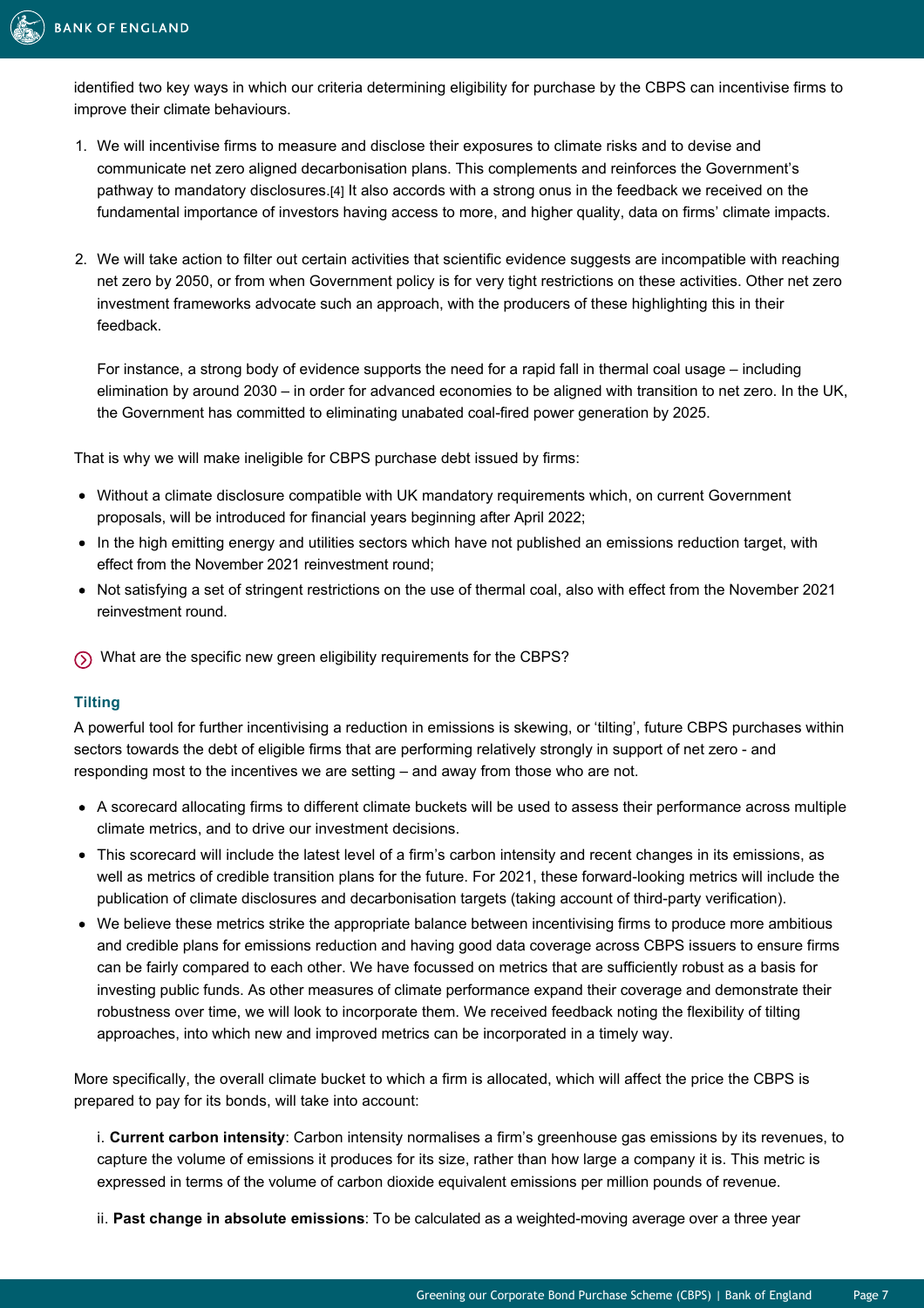lookback window, with more weight placed on the most recent data. Firms' progress will be compared against transition pathways judged most appropriate for a given sector. Sector specific pathways will be used where available and sufficiently robust (currently the Net Zero Asset Owner Alliance pathways for energy and utilities electricity, gas and water - sectors). We will otherwise use an aggregate pathway (from the NGFS).

Where firms have not self-reported emissions data, such that only estimates produced by third-party data providers are available, they will be allocated to the weakest bucket of performers in terms of both carbon intensity and reductions in absolute emissions.[\[5\]](#page-13-4)

 $\odot$  [What definition of emissions will we use in our scorecard?](#page-12-0)

iii. **Disclosure**: Firms will receive credit for having made climate-related financial disclosures, the more so where they are in a sector with relatively low levels of disclosure. Firms will be marked down for not having made such disclosures, particularly if they are in sectors with higher levels of disclosure.

iv. **Targets**: Firms will receive credit for having an emissions reduction target, the more so if it has been validated by a third party. Firms which do not have a target at all will be marked down, especially where there is a higher coverage of targets in their sector.

The buckets firms are allocated to for each of these four metrics will then be weighted together to allocate them to an overall climate category. **Figure 2.3** illustrates how this approach will operate. All else equal, we will be prepared to pay a higher price for bonds issued by greener firms. These will then comprise a greater proportion of new purchases and, over time, the CBPS portfolio. Tilting will occur within sectors. Weights on the forward-looking metrics (i.e. disclosures and targets) will be greater where coverage in a sector is higher, so as not to overly penalise firms who are not lagging behind their sector peer group.

**Figure 2.3: Tilting scorecard and its effect on CBPS investments**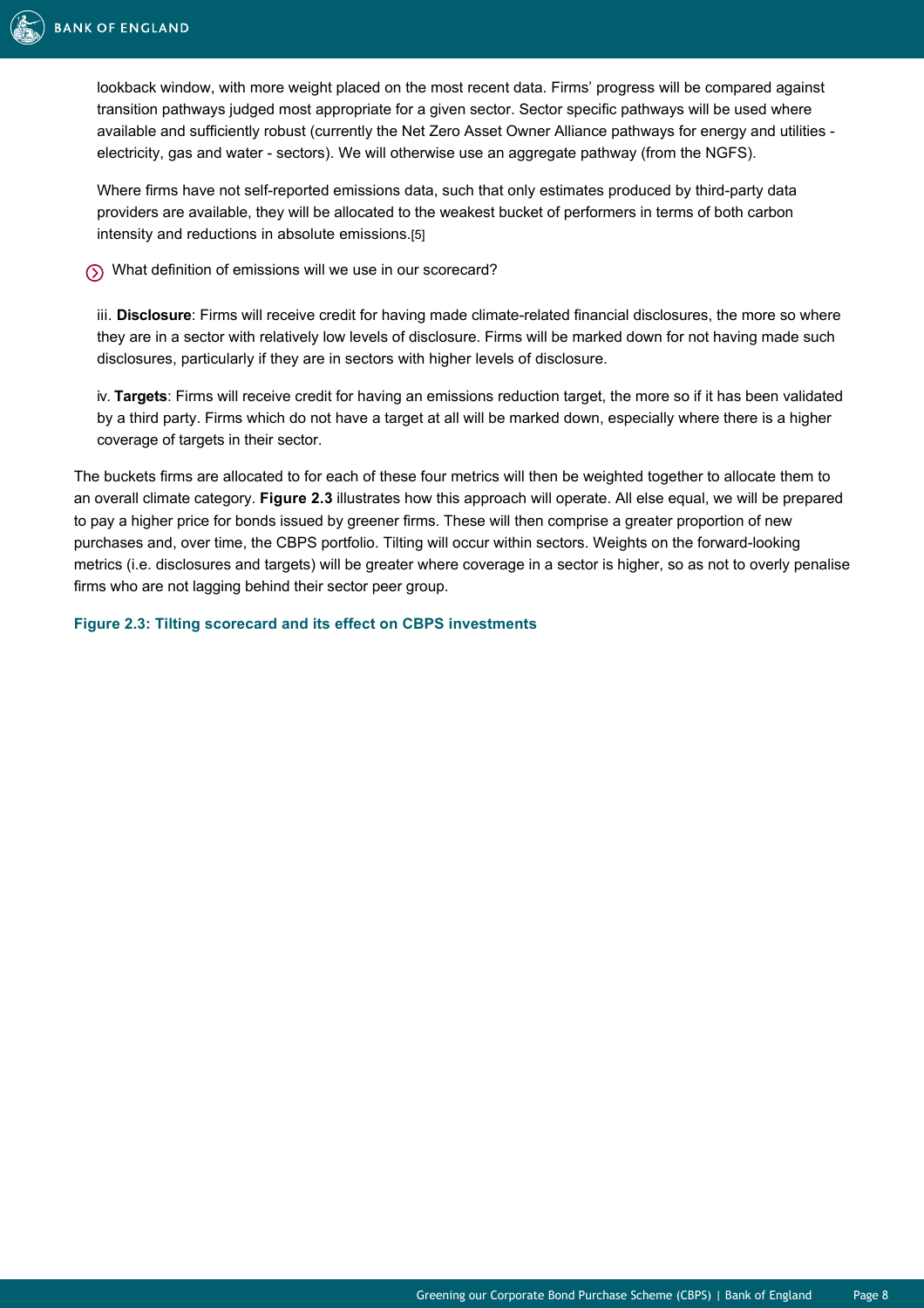| <b>Current carbon</b><br>intensity                                                                            | <b>Reduction in</b><br>emissions                                                                | <b>Climate disclosure</b>                                                                    | <b>Validated science-</b><br>based target                                                            |  |
|---------------------------------------------------------------------------------------------------------------|-------------------------------------------------------------------------------------------------|----------------------------------------------------------------------------------------------|------------------------------------------------------------------------------------------------------|--|
| Firms scored relative to the<br>carbon intensity of the<br>portfolio.                                         | Firms scored relative to a<br>reference transition<br>pathway most appropriate<br>for a sector. | Firms receive credit<br>for publishing a<br>climate disclosure.                              | Firms receive credit<br>for publishing an<br>emissions reduction<br>target – more so if<br>verified. |  |
| For each sector, equal weight is placed on the level of<br>carbon intensity and past reductions in emissions. |                                                                                                 | Scores - and the weight given to each category - vary<br>relative to peer group performance. |                                                                                                      |  |
| Firms are allocated to a bucket based on their climate performance. Purchases are then tilted within sectors  |                                                                                                 |                                                                                              |                                                                                                      |  |

towards better climate performers by linking these buckets to the price we are willing to pay for a bond issued by a firm.

#### [For a picture showing a \(stylised\) version of a tilt in action please see our discussion paper](http://www.bankofengland.co.uk/-/media/boe/files/paper/2021/options-for-greening-the-bank-of-englands-corporate-bond-purchase-scheme-discussion-paper.pdf?la=en&hash=B8C9BBA546CBA014EF84D745C5BF0649F185C592#page=53)  $\mathbb{Z}$ .

Our intention is to place progressively more weight, over time, on forward looking metrics, and to make use of developments in metrics to increasingly capture the ambition and credibility of firms' transition plans.

#### <span id="page-8-0"></span>**Escalation**

We need to ensure that the incentives we set for firms to change their behaviours remain binding as transition progresses. Our requirements will therefore tighten over time as improvements in data quality and coverage allow us to distinguish more effectively between firms on the basis of the ambition and credibility of their future transition plans. Specifically:

- The weight placed on forward-looking metrics within our scorecard will increase over time, as coverage broadens;
- We will also explore options for capturing more granular information on the quality of firms' disclosures and the ambition of firms' emissions reduction targets.

As well as progressively tightening our overall requirements, we also have an 'escalation ladder' of actions we can take against specific firms whose climate performance is not sufficiently strong. **Figure 2.4** summarises this set of actions. These include tilting purchases away from weaker climate performers, making them ineligible for further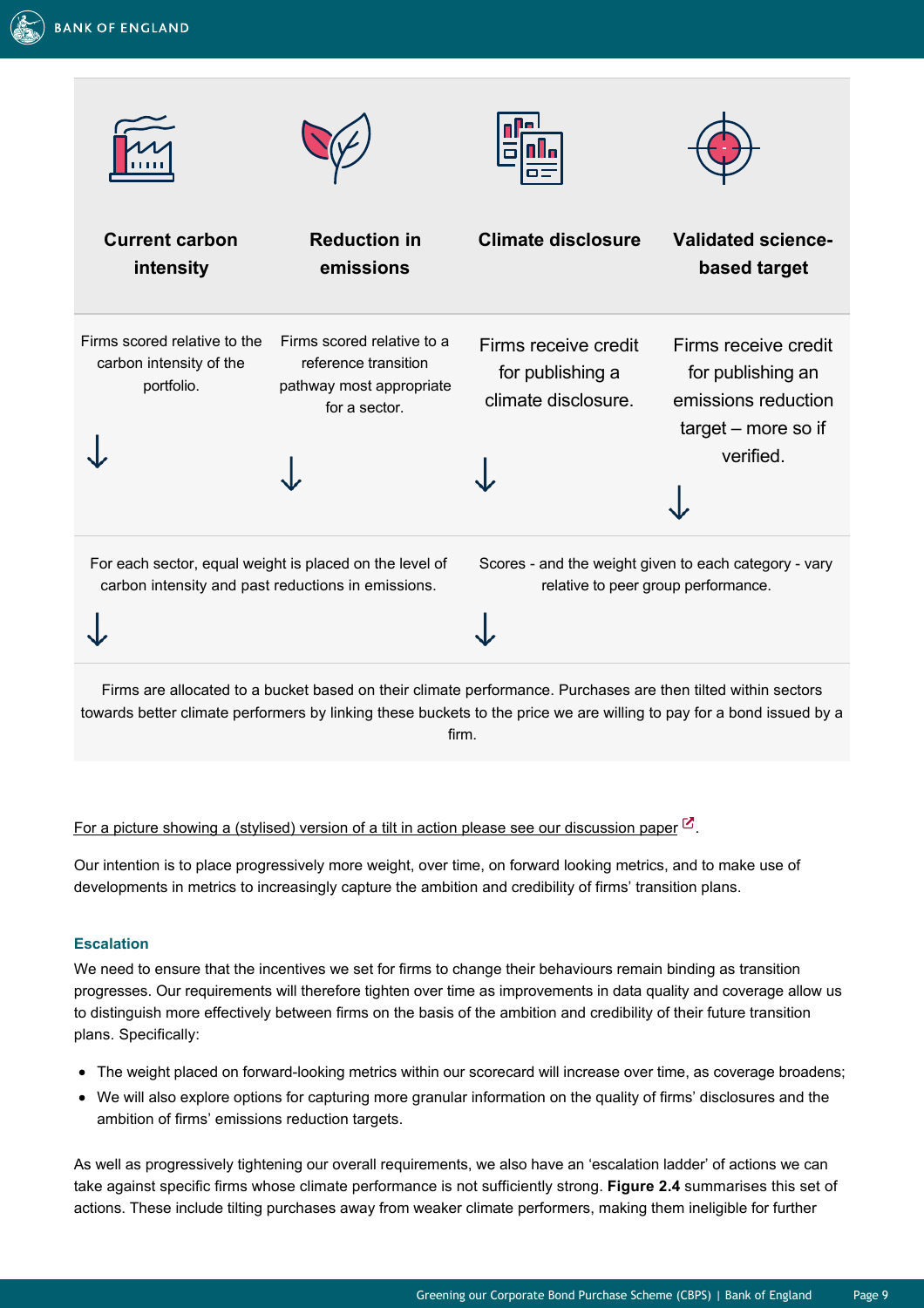purchases and, if appropriate, divestment of existing holdings of their debt. The upward sloping line represents our overall requirements becoming more demanding over time.



#### **Figure 2.4: Escalation of expectations and actions over time**

- Whether purchases are tilted away from, rather than towards, a firm will depend on its performance against the four metrics which feed into our tilting scorecard.
- Removal of eligibility for further purchases will automatically follow at the next update of our eligible list for any firm which fails to satisfy our green eligibility criteria.
- In addition to removing eligibility for further purchases from firms who no longer meet our eligibility criteria, we may also exercise our discretion to remove eligibility from firms whose overall climate performance over time is judged to warrant this action.
- Were a firm's climate performance sufficiently weak, we have the option of divesting existing holdings of its debt. The potential for this action may have a greater impact on firms' incentives now that this would be visible through our disclosure of which firms we hold (removal from our eligible list is also publically observable).
- Our escalation ladder for weak performers will strike a balance between setting sufficiently sharp incentives for firms to change their behaviour, and allowing a reasonable time to act upon them. Persistently weak performance could therefore be expected to lead to loss of eligibility after around three years, and to divestment after around five years.
- However, we may exercise our discretion to remove eligibility for purchase or to divest much more quickly, where warranted. Failure to satisfy eligibility criteria would be one example, in the most serious cases of which divestment could follow after as little as one year from the point of a firm being found in breach.

#### **Disclosure**

We will provide a range of enhanced information to throw light on the operation of our greening framework. This is important for three main reasons. First, it will help to sharpen firms' incentives to improve their climate behaviour. Second, it will help other investors to learn from our approach and, where appropriate, to apply similar principles to their own activities, helping to incentivise an economy-wide transition. And, finally, it will allow others to monitor how our framework is working in practice, and how we are performing against our targets. **Table 1** summarises the information we are publishing.

#### **Table 1: Overview of publically available information on CBPS investments**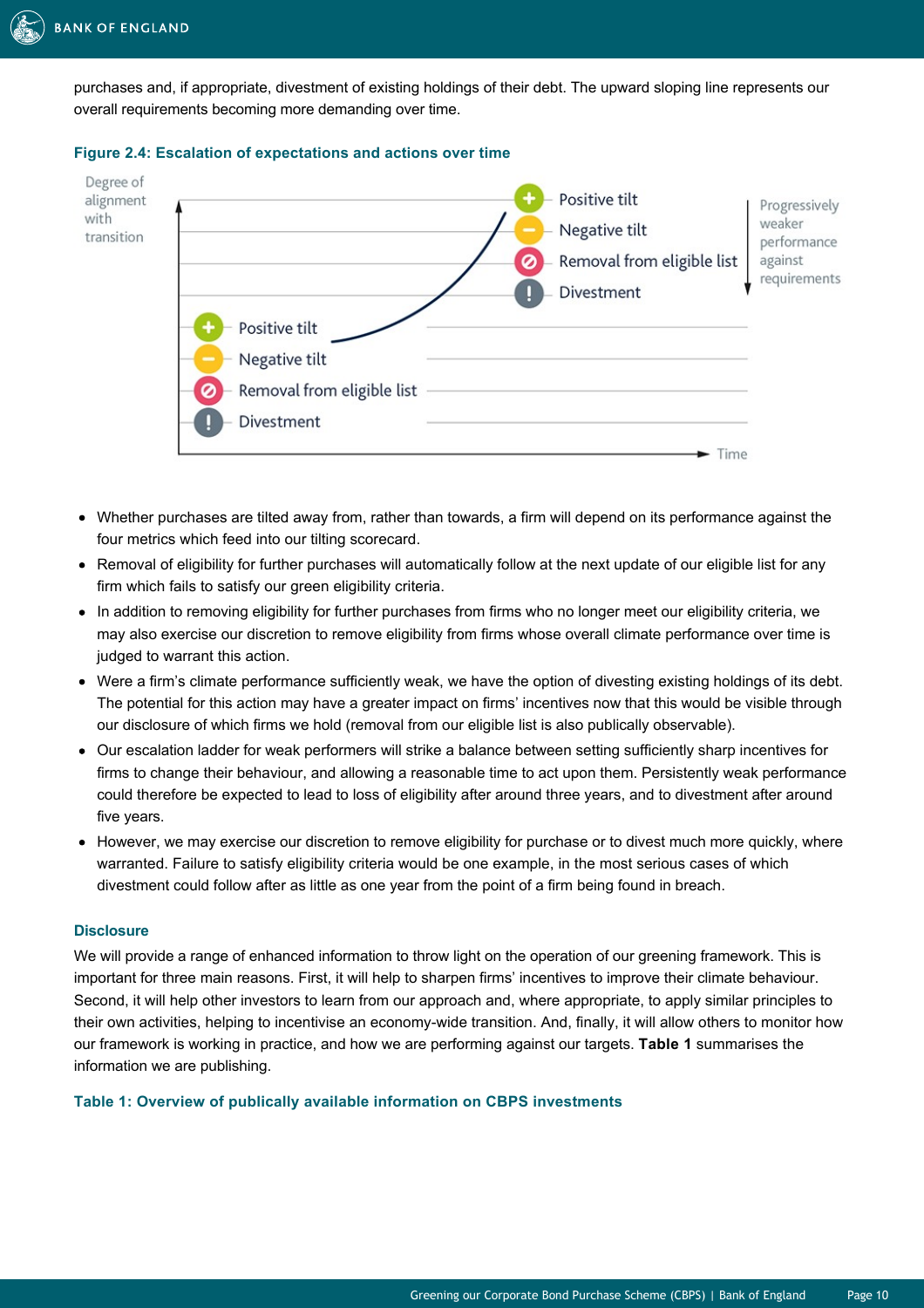| <b>Information</b>                                                                                                                    | <b>Disclosure</b>                                                                                                                                                                                                                                                                                                                                                                                                                                                                                                                                                                                                                                     |  |
|---------------------------------------------------------------------------------------------------------------------------------------|-------------------------------------------------------------------------------------------------------------------------------------------------------------------------------------------------------------------------------------------------------------------------------------------------------------------------------------------------------------------------------------------------------------------------------------------------------------------------------------------------------------------------------------------------------------------------------------------------------------------------------------------------------|--|
| (Non-climate) eligibility criteria and<br>operational details of how we will make<br>purchases for the CBPS.                          | See: Asset Purchase Facility (APF): Corporate Bond Purchase<br>Scheme Reinvestment programme - Market Notice 5 November<br>2021                                                                                                                                                                                                                                                                                                                                                                                                                                                                                                                       |  |
| List of bonds eligible for purchase.                                                                                                  | Find out more on the Information for participants page                                                                                                                                                                                                                                                                                                                                                                                                                                                                                                                                                                                                |  |
| Annual report summarising the climate<br>impact of the Bank's operations, including<br>the CBPS.                                      | We have published two TCFD-compliant climate disclosures,<br>disclosing financial risk across all our operations. We were the first<br>central bank to disclose the climate-related risks associated with<br>our monetary policy portfolio. Read our 2021 report.                                                                                                                                                                                                                                                                                                                                                                                     |  |
| Setting out a framework for greening the<br>CBPS and, within that, detailed description<br>of greening tools.                         | We became the first central bank to articulate a comprehensive<br>framework for greening a monetary policy portfolio, via a discussion<br>paper published in May 2021. This webpage provides detail on the<br>design and calibration of individual tools, including our additional<br>'green' eligibility criteria, how we have calibrated our portfolio targets,<br>the data we will use to assess a firm's climate performance, and our<br>approach to dealing with poor climate performers. By providing this<br>information we intend to influence other investors, and to contribute<br>to the further evolution of climate-conscious investing. |  |
| Identity of issuers whose bonds are held in<br>portfolio.                                                                             | A list of issuers held within the portfolio will henceforth be published<br>annually alongside our eligible list. This is complementary to our<br>greening approach, including by making it observable if the Bank<br>divests the bonds of a particular issuer.                                                                                                                                                                                                                                                                                                                                                                                       |  |
| Shares of the issuers on our eligible list<br>allocated to different climate categories on<br>the basis of their climate performance. | In order to map climate performance into the price we are prepared<br>to pay for a bond, and so to green the composition of the CBPS, we<br>will allocate firms into one of a small number of categories, on the<br>basis of the tilting scorecard. We will publish annually the share of<br>firms in our eligible list $Z$ that have been allocated to each of these<br>'categories'.                                                                                                                                                                                                                                                                |  |

# **Specific design choices**

# <span id="page-10-0"></span>**How did we choose the horizon and metric for the CBPS portfolio interim target?**

We have set an interim target for the CBPS portfolio of reducing the weighted average carbon intensity (WACI) of the portfolio by 25% between our 2020 and 2025 disclosures. This does not presuppose anything about the life-span of the CBPS - role modelling an interim target of this kind can help contribute to transition, whenever the MPC decides to wind the Scheme up.

This choice of calibration reflects two core judgements: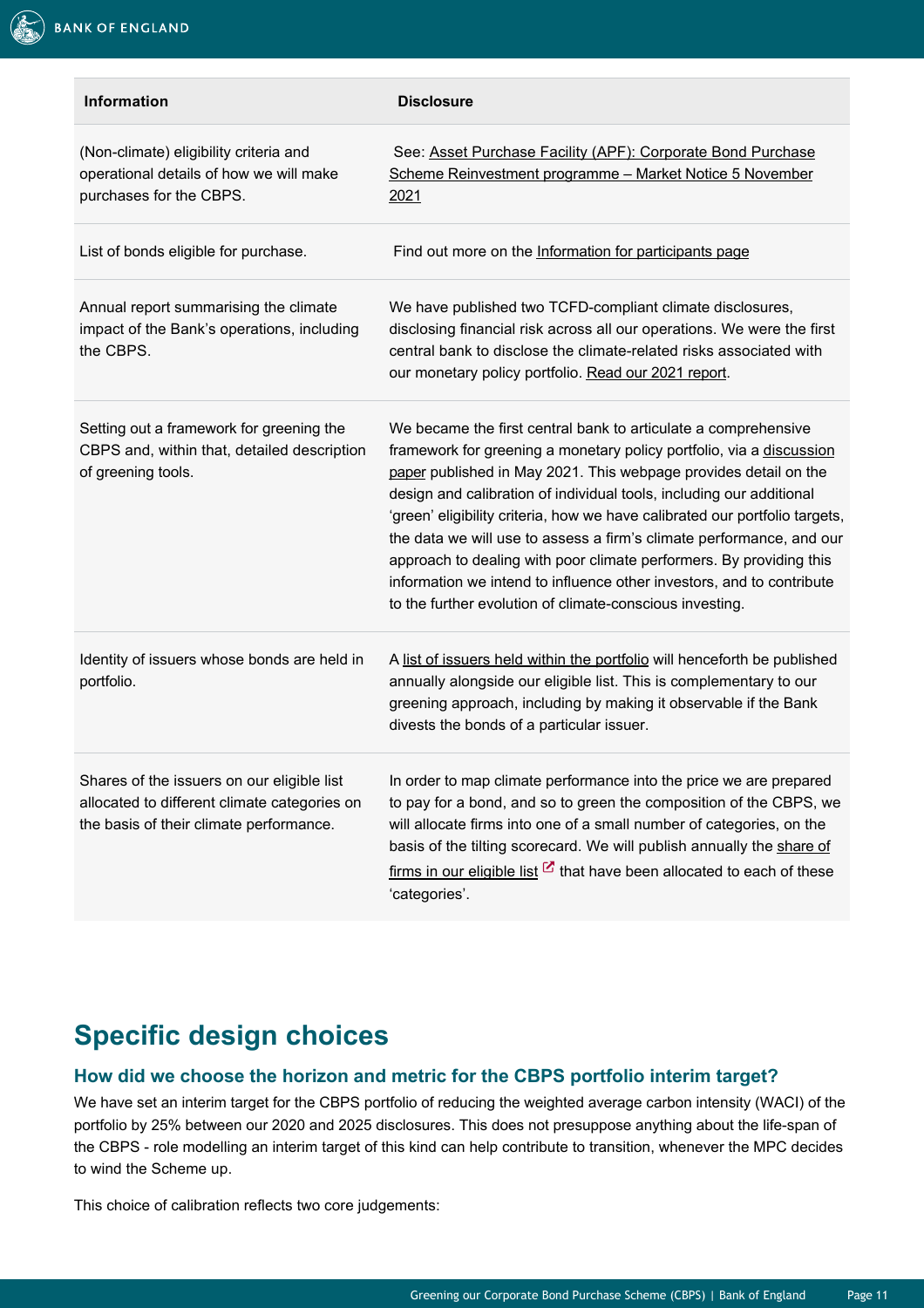

#### **Horizon**

Climate conscious investors must be concerned with the entire transition pathway to net zero. Our setting of an interim target for 2025 is consistent with broad consensus across net zero investment frameworks, corroborated by feedback on our discussion paper, that a horizon of around five years is soon enough to anchor a strategy while allowing sufficient time for greening incentives to take effect. The choice of 2025 aligns with national targets agreed as part of commitments made under the Paris Agreement, as well as science-based climate scenario data, making it easier to benchmark our interim target against others.

#### **Metric**

WACI is a widely used metric of a portfolio's climate impact, proposed by most net zero investor frameworks. The WACI of the CBPS is calculated by summing the emissions intensity of each firm held in the portfolio (emissions / revenue), and weighting this based on how much debt of each firm is held (value of holdings / value of portfolio). This is expressed in terms of tonnes of CO2 equivalents ('tCO2e') per £mn of revenue.

WACI has the benefit of being a robust metric, which is readily understood – but it is backward looking, taking no account of the transition plans of firms held in a portfolio. We considered forward-looking metrics, such as those raised in our discussion paper, including Implied Temperature Rise (ITR) metrics. However, we received overwhelming feedback from experts that although such metrics are potentially valuable, at this stage in their development they remain too sensitive to underlying assumptions to provide a robust basis for interim targets for portfolios such as the CBPS.

#### <span id="page-11-0"></span>**What are the specific new green eligibility requirements for the CBPS?**

There are two areas where we have introduced new requirements for bonds to be eligible for purchase by the CBPS. We will monitor whether firms should remain eligible based on these new 'green' requirements as part of our annual eligibility review process.

#### **Expectations for firm disclosures**

Our CBPS eligibility criteria will align with, and reinforce, the timetable for mandatory climate disclosures set out by the UK government.[\[6\]](#page-13-5)

- Based on the proposed timetable that means that publishing climate related financial disclosures will be an eligibility requirement for reporting periods starting after April 2022 for all firms with over 500 employees and a turnover of over £500 million. We will also apply this criterion to non-UK firms, to ensure a consistent approach across the portfolio, and incentivise firms to make such disclosures even where not mandated by UK law.
- Firms will be deemed to have met this disclosure requirement if they have published climate-related financial information in line with the four overarching pillars of the TCFD recommendations (Governance, Strategy, Risk Management, Metrics & Targets). Climate risk disclosures following any of the following standards would also meet this requirement: CDP (formerly the Carbon Disclosure Project), Sustainable Accounting Standards Board and International Integrated Reporting Framework (now collectively known as the Value Reporting Foundation, VRF), Carbon Disclosure Standards Board or the Global Reporting Initiative.
- Firms meeting these requirements before mandatory requirements come into force will receive credit for this within our tilting scorecard.
- We will additionally require high-emitting sectors (energy, electricity, gas, and water) to have published a decarbonisation target in order to be eligible for purchase. Over time, we expect this requirement to get increasingly stringent – for example, once third party verification is more widespread we may expect firms' targets to be independently validated. We will continue to monitor developments in order to judge when best to introduce such requirements.

#### **Activities incompatible with net zero**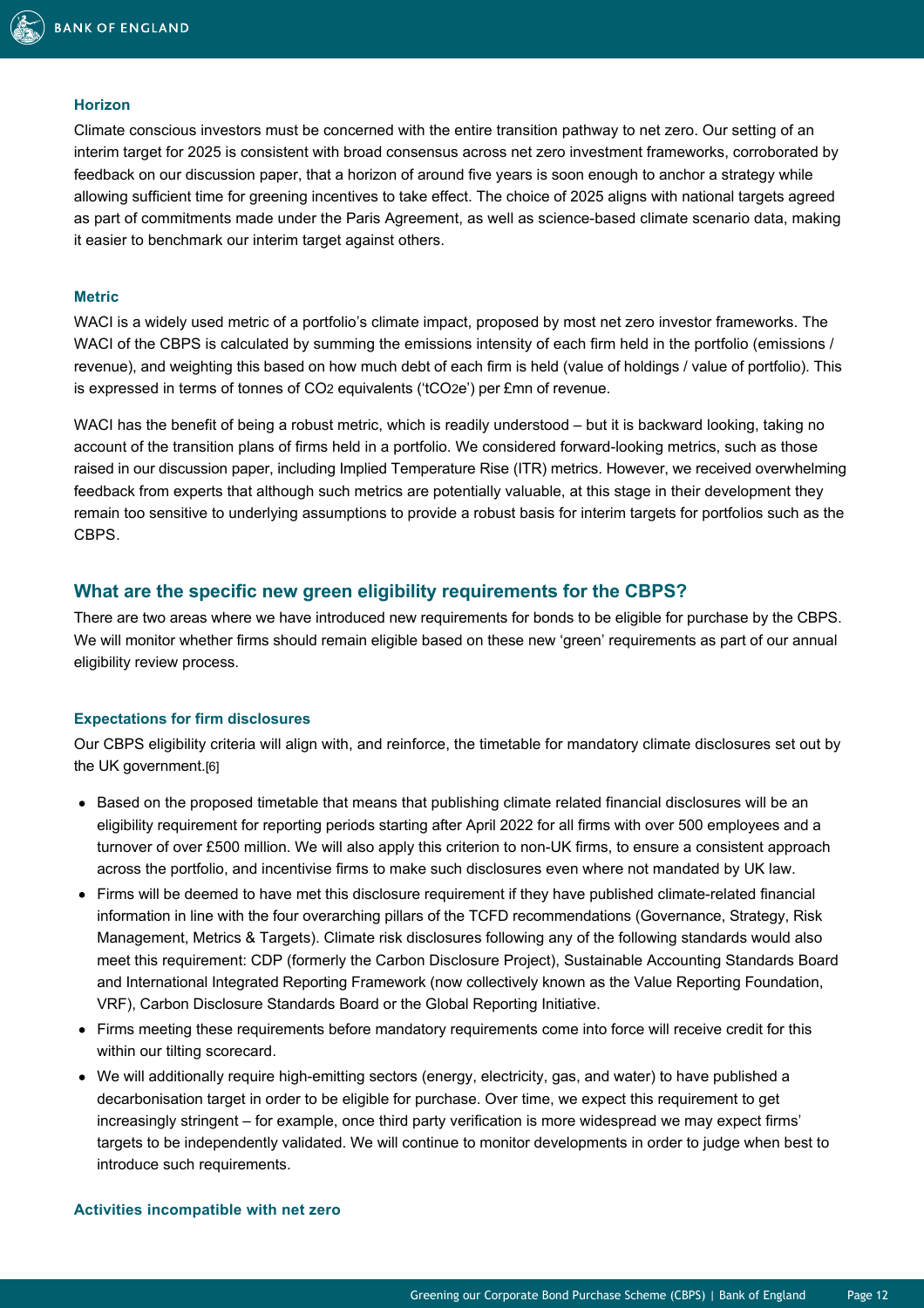We will also take action to filter out certain activities that scientific evidence suggests are incompatible with reaching net zero by 2050, or from when Government policy requires very tight restrictions on these activities. As noted above, a strong body of scientific evidence supports this now applying to thermal coal (i.e. coal used for power generation).

- Firms which generate any revenue from mining thermal coal will be ineligible.
- Additionally, firms which generate any revenue from using thermal coal will be ineligible for purchase by the CBPS, unless they meet all of the following criteria:
	- No investment in new unabated thermal coal plants, with commitments to eliminate existing thermal coal activity in the UK by 2025 and globally by 2030;
	- Emissions falling over time consistent with appropriate sectoral net zero pathways;[\[7\]](#page-13-6)
	- At least 20% of energy mix comprised of renewable energy.[\[8\]](#page-13-7)

Over time, we will look to keep CBPS eligibility criteria aligned with the balance of scientific opinion and UK Government policy regarding activities which are considered incompatible with transition to net zero. This is likely to entail imposing additional restrictions on a wider range of fossil fuel related activities, beyond thermal coal. The Bank intends to engage with ongoing discussions amongst experts in net zero investing about the appropriate nature of such restrictions, and the timeframes over which they should come into force.

# <span id="page-12-0"></span>**What definition of emissions will we use in our scorecard?**

For the purposes of calculating firms' carbon intensities and changes in their absolute emissions for our scorecard we will include all greenhouse gas emissions, converted into units of carbon dioxide equivalence, and reported on a Scope 1 plus Scope 2 basis (ie. not Scope 3). These are defined in **Figure 3.1**.

# **Figure 3.1: The three scopes of GHG emissions reporting**

| <b>Scope 1 GHG emissions</b>                                                                                                              | <b>Scope 2 GHG</b><br>emissions                                                                                       | <b>Scope 3 GHG emissions</b>                                                                                                                                                                       |
|-------------------------------------------------------------------------------------------------------------------------------------------|-----------------------------------------------------------------------------------------------------------------------|----------------------------------------------------------------------------------------------------------------------------------------------------------------------------------------------------|
| Direct emissions from owned or<br>controlled sources: eg, emissions<br>in the manufacturing process of<br>goods, use of company vehicles. | Indirect emissions from the<br>generation of purchased<br>and consumed electricity,<br>steam, heating and<br>cooling. | All other indirect emissions that occur through<br>the generation and consumption of a company's<br>goods and services: eg, business travel, waste<br>disposal, consumption of goods, investments. |

## Sources: Bank of England and GHG Protocol

In principle, including Scope 3 emissions would provide the most complete picture of a company's activities. However, Scope 3 emissions are intrinsically very hard to measure accurately, and there are many data gaps compared with Scopes 1 and 2. On balance, we concluded that this prevented us from incorporating Scope 3 emissions in a systematic and fair way, at this time. We will continue to monitor the evolution of Scope 3 data over time, along with the case for incorporating this once it becomes sufficiently robust.

[The trade-offs involved in this choice were set out in our Discussion Paper](http://www.bankofengland.co.uk/-/media/boe/files/paper/2021/options-for-greening-the-bank-of-englands-corporate-bond-purchase-scheme-discussion-paper.pdf?la=en&hash=B8C9BBA546CBA014EF84D745C5BF0649F185C592#page=26)  $\mathfrak C$ .